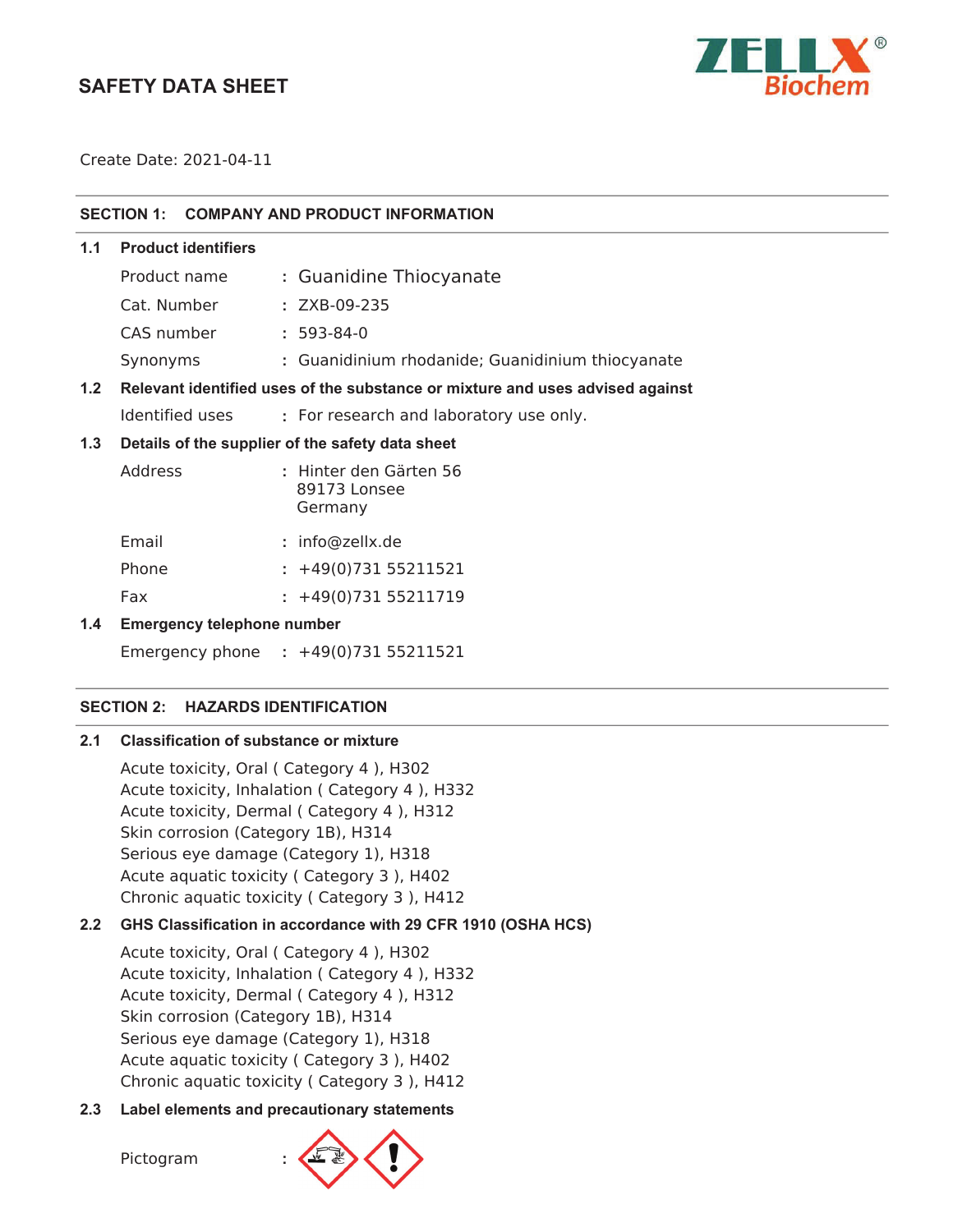| Signal word                   | : Danger                                                                                                                                                                                                                                                                                                                                                                                                                                                                                                                                                                                                                                                                                                                                                                                                                                                                                                                                                                                                                                                                                                                                                                                                                                                                                                                                                                                                |
|-------------------------------|---------------------------------------------------------------------------------------------------------------------------------------------------------------------------------------------------------------------------------------------------------------------------------------------------------------------------------------------------------------------------------------------------------------------------------------------------------------------------------------------------------------------------------------------------------------------------------------------------------------------------------------------------------------------------------------------------------------------------------------------------------------------------------------------------------------------------------------------------------------------------------------------------------------------------------------------------------------------------------------------------------------------------------------------------------------------------------------------------------------------------------------------------------------------------------------------------------------------------------------------------------------------------------------------------------------------------------------------------------------------------------------------------------|
| Hazard<br>statement(s)        | : H302+312+332 - Harmful if swallowed, in contact with skin or if inhaled.<br>H314 - Causes severe skin burns and eye damage.<br>H412 - Harmful to aquatic life with long lasting effects.                                                                                                                                                                                                                                                                                                                                                                                                                                                                                                                                                                                                                                                                                                                                                                                                                                                                                                                                                                                                                                                                                                                                                                                                              |
| Precautionary<br>statement(s) | : P260 - Do not breathe dust or mist.<br>P264 - Wash skin thoroughly after handling.<br>P270 - Do not eat, drink or smoke when using this product.<br>P271 - Use only outdoors or in a well-ventilated area.<br>P273 - Avoid release to the environment.<br>P280 - Wear protective gloves/protective clothing/eye protection/face<br>protection.<br>P301+312+330 - IF SWALLOWED: Call a POISON CENTER/doctor if you feel<br>unwell. Rinse mouth.<br>P301+330+331 - IF SWALLOWED: Rinse mouth. Do NOT induce vomiting.<br>P303+361+353 - IF ON SKIN (or hair): Take off immediately all contaminated<br>clothing. Rinse skin with water/shower.<br>P304+340+312 - IF INHALED: Remove person to fresh air and keep<br>comfortable for breathing. Call a POISON CENTER/doctor if you feel unwell.<br>P305+351+338+310 - IF IN EYES: Rinse cautiously with water for several<br>minutes. Remove contact lenses, if present and easy to do. Continue rinsing.<br>Immediately call a POISON CENTER/doctor.<br>P363 - Wash contaminated clothing before reuse.<br>P405 - Store locked up.<br>P501 - Dispose of contents/container to an approved waste disposal plant.<br>$\mathbf{r}$ and $\mathbf{r}$ are assumed to the set of the set of the set of the set of the set of the set of the set of the set of the set of the set of the set of the set of the set of the set of the set of the set of the set |

## **2.4 Hazards not otherwise classified (HNOC) or not covered by GHS**

No unclassified hazards known.

## **2.5 NFPA Rating**

| Health hazard     | : 3       |
|-------------------|-----------|
| Fire hazard       | $\cdot$ 0 |
| Reactivity hazard | $\cdot$ 0 |

**2.6 HMIS Rating**

| Health hazard            | З |
|--------------------------|---|
| Chronic health<br>hazard |   |
| Reactivity hazard        | 0 |
| Flammability             | O |
| Physical hazard          | 0 |

## **SECTION 3: COMPOSITION/INFORMATION ON INGREDIENTS**

## **3.1 Substances**

| Substance                                                         | CAS#     | EC#       | Concentration |
|-------------------------------------------------------------------|----------|-----------|---------------|
| Guanidine Thiocyanate<br>$M.F: CH5N3 • CHNS$<br>M.W: 118.16 g/mol | 593-84-0 | 209-812-1 | 90-100%       |

## **3.2 Hazardous components & classification**

Acute Tox. 4; Skin Corr. 1B; Eye Dam. 1; Aquatic Acute 3; Aquatic Chronic 3; H302+312+332, H314, H412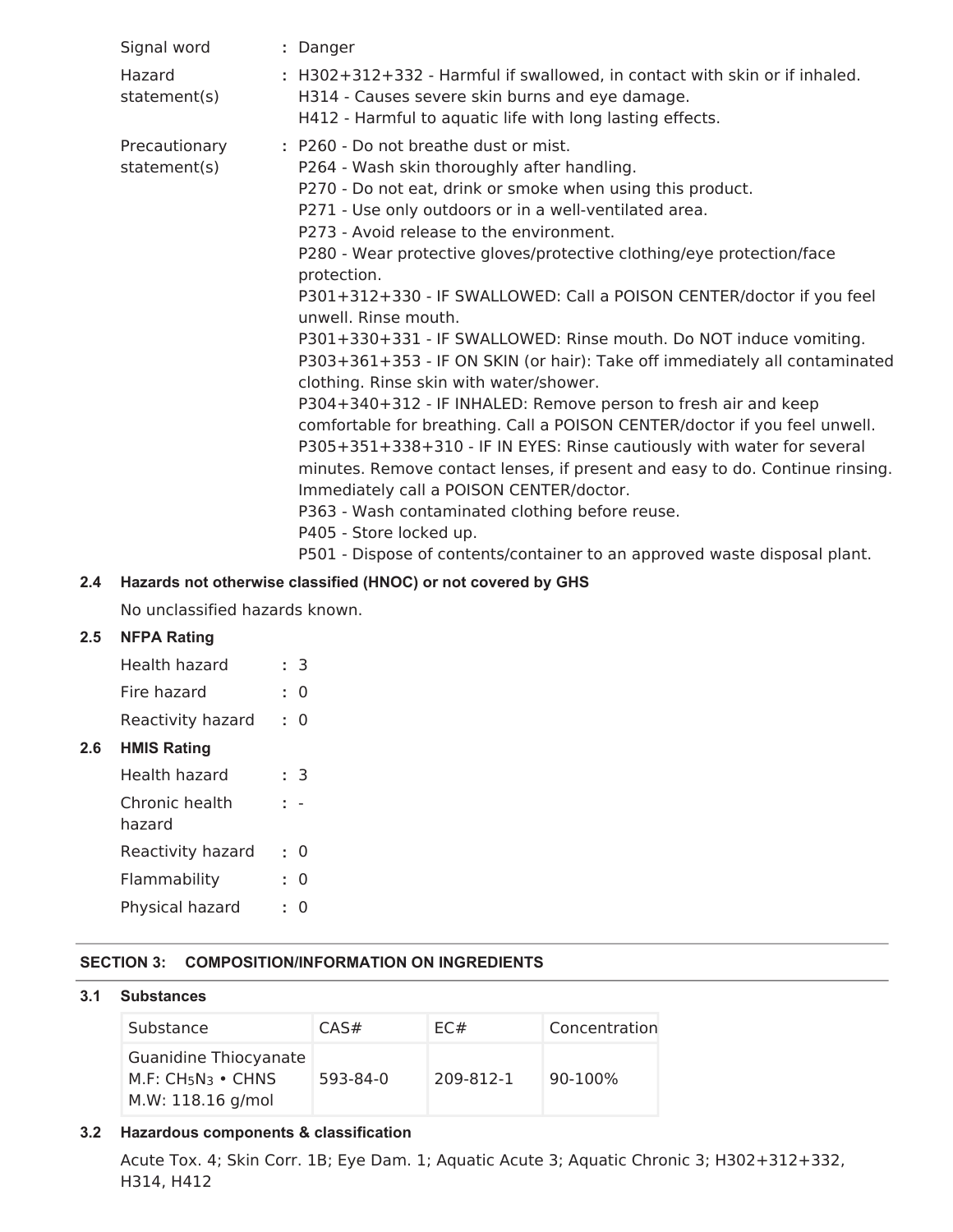### **SECTION 4: FIRST AID MEASURES**

#### **4.1 Description of first aid measures**

## **General advice**

Consult a physician if symptoms are severe or persistent. Provide this data sheet to medical personnel. If product is spilled or leaked, evacuate area.

## **In case of inhalation**

If inhaled, move person to fresh air and monitor breathing. If not breathing, give artificial ventilation. Consult a physician if symptoms are severe or persistent.

### **In case of skin contact**

Immediately wash with excess soap and water. If spilled on clothing, remove all affected clothing. Consult a physician if symptoms are severe or persistent.

### **In case of eye contact**

Flush eyes with water or eye wash solution as a precaution for 15 minutes. Consult a physician if symptoms are severe or persistent.

### **In case of ingestion**

Only induce vomiting if recommended by medical personnel. If subject is unconscious, do not give anything by mouth. If conscious, rinse mouth with water. Consult a physician if symptoms are severe or persistent.

## **4.2 Most important symptoms and effects, both acute and delayed**

All known important symptoms are described in Section 2 and/or Section 11. No other important symptoms to report.

## **4.3 Indication of any immediate medical attention and special treatment needed**

No special treatment indicated. Provide treatment in accordance with exhibited systems.

## **SECTION 5: FIREFIGHTING MEASURES**

## **5.1 Suitable extinguishing media**

Dry powder

## **5.2 Unsuitable extinguishing media**

No known unsuitable extinguishing media.

**5.3 Special hazards arising from the substance**

No special hazards are known to exist regarding combustion of this product.

**5.4 Advice for firefighters**

Wear protective gear, such as self-contained breathing apparatus, if necessary.

## **SECTION 6: ACCIDENTAL RELEASE MEASURES**

## **6.1 Personal precautions, protective equipment and emergency procedures**

Provide suitable ventilation. Use any necessary personal protective equipment. Avoid contact with skin and eyes, and avoid creation and inhalation of vapor or dust. Keep all unnecessary personnel away.

## **For personal protection see section 8**

## **6.2 Environmental precautions**

Prevent product from entering public sewers and waterways.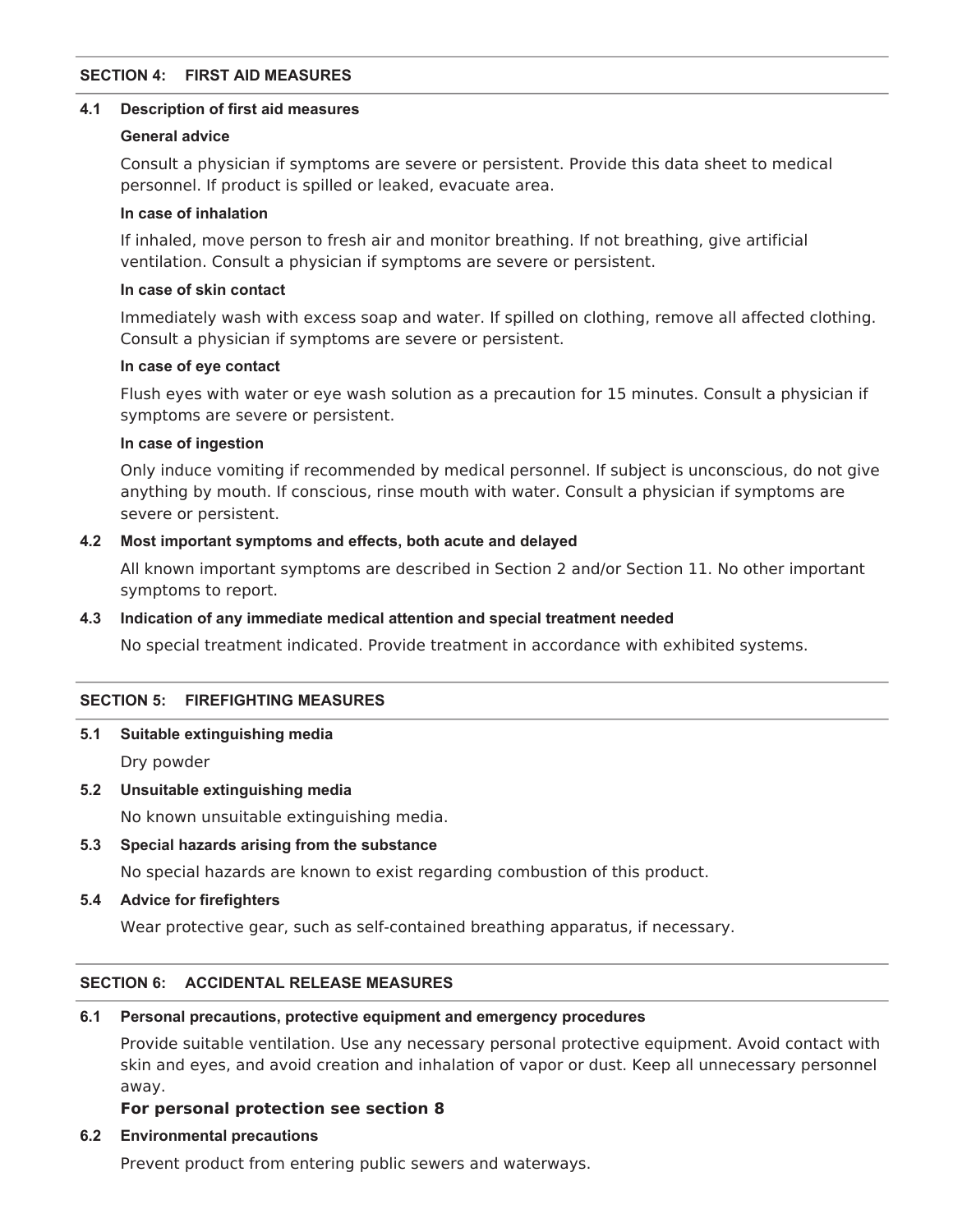## **6.3 Methods and material for containment and cleaning up**

Pick up and arrange disposal without creating dust. Sweep up and shovel. Do not flush with water. Keep in suitable, closed containers for disposal.

**For proper disposal see section 13**

#### **SECTION 7: HANDLING AND STORAGE**

## **7.1 Precautions for safe handling**

Provide suitable ventilation. Wear any necessary personal protective equipment. **For precautions see section 2**

## **7.2 Conditions for safe storage, including any incompatibilities**

Storage conditions **:** Store upright, closed container in arid, ventilated environment. Light Sensitive. Hygroscopic.

Incompatible materials **:** Strong acids, strong oxidizing agents, and cyanides are incompatible with this product.

## **SECTION 8: EXPOSURE CONTROLS/PERSONAL PROTECTION**

### **8.1 Control parameters**

This product is not known to contain any substances with occupational exposure limit values.

## **8.2 Engineering controls**

Follow good industrial hygiene and safety practices when handling product.

## **8.3 Personal protective equipment**

| Eye/face protection               | : Use only government-approved safety glasses with side-shields.                                                                                                                                                                                                                             |
|-----------------------------------|----------------------------------------------------------------------------------------------------------------------------------------------------------------------------------------------------------------------------------------------------------------------------------------------|
| Skin protection                   | : Use gloves when handling product. Inspect gloves before use to<br>ensure suitability for use. Remove without exposing skin to the gloves<br>outer surface. Discard used gloves according to all pertinent laws<br>and/or current good practices (cGXP). Wash hands with soap and<br>water. |
| Body protection                   | : Wear appropriate clothing. Ensure clothing is in good condition, with<br>no holes or tears. When selecting clothing, consider the concentration<br>and amount of substance to be handled.                                                                                                  |
| Respiratory protection            | : Use only approved respirators and components which comply with<br>CDC and NIOSH (US) or CEN (EU) regulations. Required only when<br>vapors or aerosols are created.                                                                                                                        |
| exposure                          | Control of environmental: Prevent product from entering the environment, especially through<br>public sewers or waterways.                                                                                                                                                                   |
| General hygiene<br>considerations | : Comply with general industrial hygiene practice guidelines.                                                                                                                                                                                                                                |

## **SECTION 9: PHYSICAL AND CHEMICAL PROPERTIES**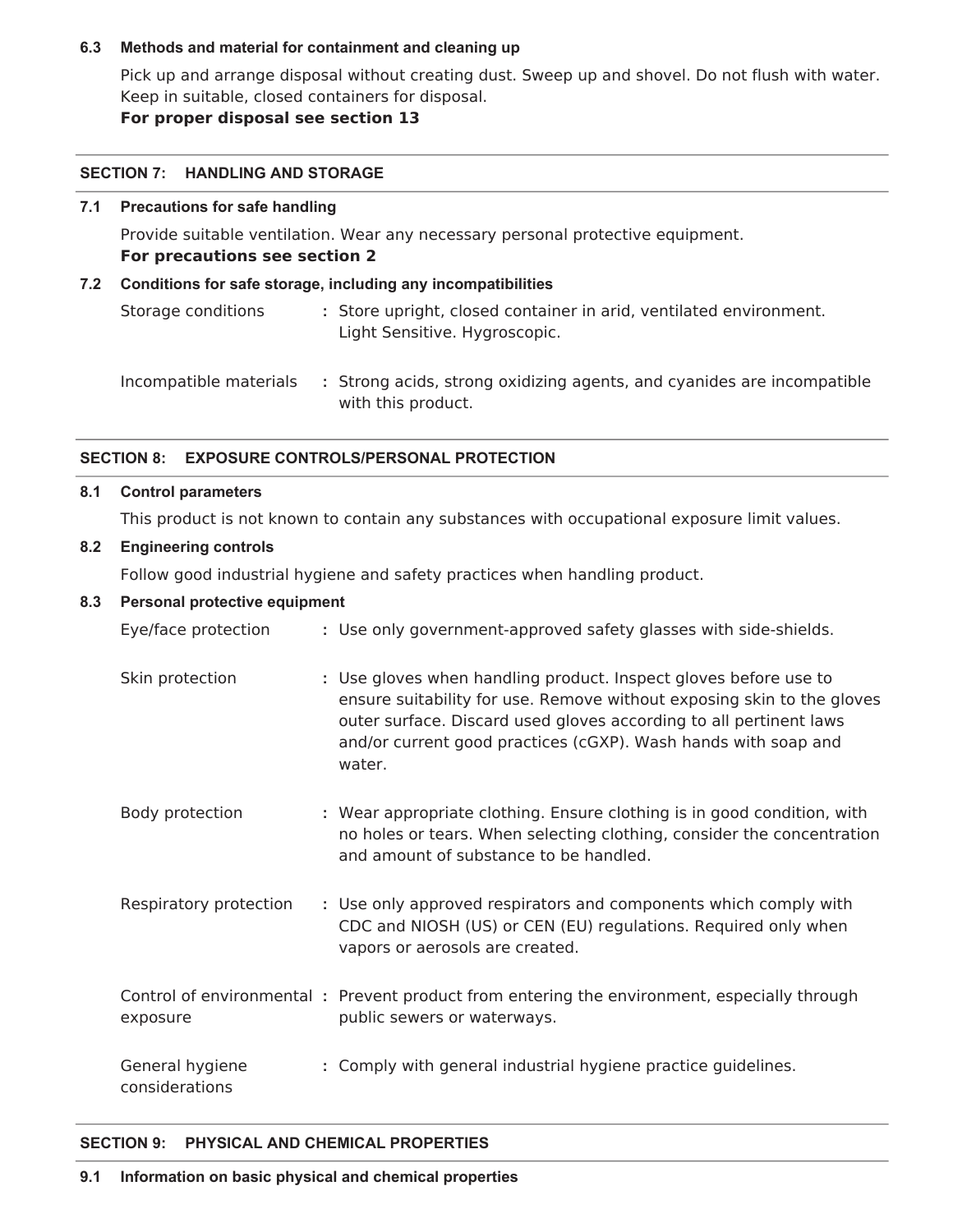| a)           | Appearance                                       | ÷  | White                          |
|--------------|--------------------------------------------------|----|--------------------------------|
| b)           | Physical states                                  |    | Solid                          |
| c)           | Odor                                             | ÷  | Odorless                       |
| d)           | Odor threshold                                   |    | Not available                  |
| e)           | Melting point                                    |    | $117^{\circ}$ C                |
| f)           | Boiling point range                              |    | Not available                  |
| g)           | pH                                               |    | : 4.8 -6.0 at 1,420 g/L @ 20°C |
| h)           | Density                                          |    | Not available                  |
| i)           | Flash point                                      |    | Not available                  |
| j)           | Evaporation rate                                 |    | Not available                  |
| $\mathbf{k}$ | Flammability                                     | ÷. | Not available                  |
| I)           | Upper/lower flammability or<br>explosive limits: | ÷. | Not available                  |
| m)           | Vapor pressure                                   |    | Not available                  |
| n)           | Vapor density                                    | ÷. | Not available                  |
| O)           | Relative density                                 | ÷. | 1.29 g/cm3 $@$ 20 $°C$         |
| p)           | Water solubility                                 | ÷. | 1,420 g/L @ 20°C               |
| q)           | Partition<br>coefficient:n-octanol/water         | ÷  | Not available                  |
| r)           | Autoignition temperature                         | ÷. | Not available                  |
| s)           | Decomposition temperature                        |    | Not available                  |
| t)           | Kinematic viscosity                              | t. | Not available                  |
| u)           | <b>Explosive properties</b>                      | ÷. | Not available                  |
| V)           | Oxidizing properties                             | t. | Not available                  |
| w)           | Solubility in other solvents                     | ÷. | Not available                  |
| x)           | Surface tension                                  | ÷  | Not available                  |

## **SECTION 10: STABILITY AND REACTIVITY**

#### **10.1 Reactivity**

No special reactivity is known.

## **10.2 Chemical stability**

Product is stable when stored and used as recommended.

## **10.3 Stability note(s)**

Avoid any strong acids. Contact with those acids will liberate very toxic gas from the product.

## **10.4 Polymerization**

No known polymerization.

## **10.5 Possibility of hazardous reactions**

No hazardous reactions are known.

## **10.6 Incompatible materials**

Strong acids, strong oxidizing agents, and cyanides are incompatible with this product.

## **10.7 Hazardous decomposition products**

Carbon oxides, nitrogen oxides (NOx), and sulfur oxides can form if fire occurs.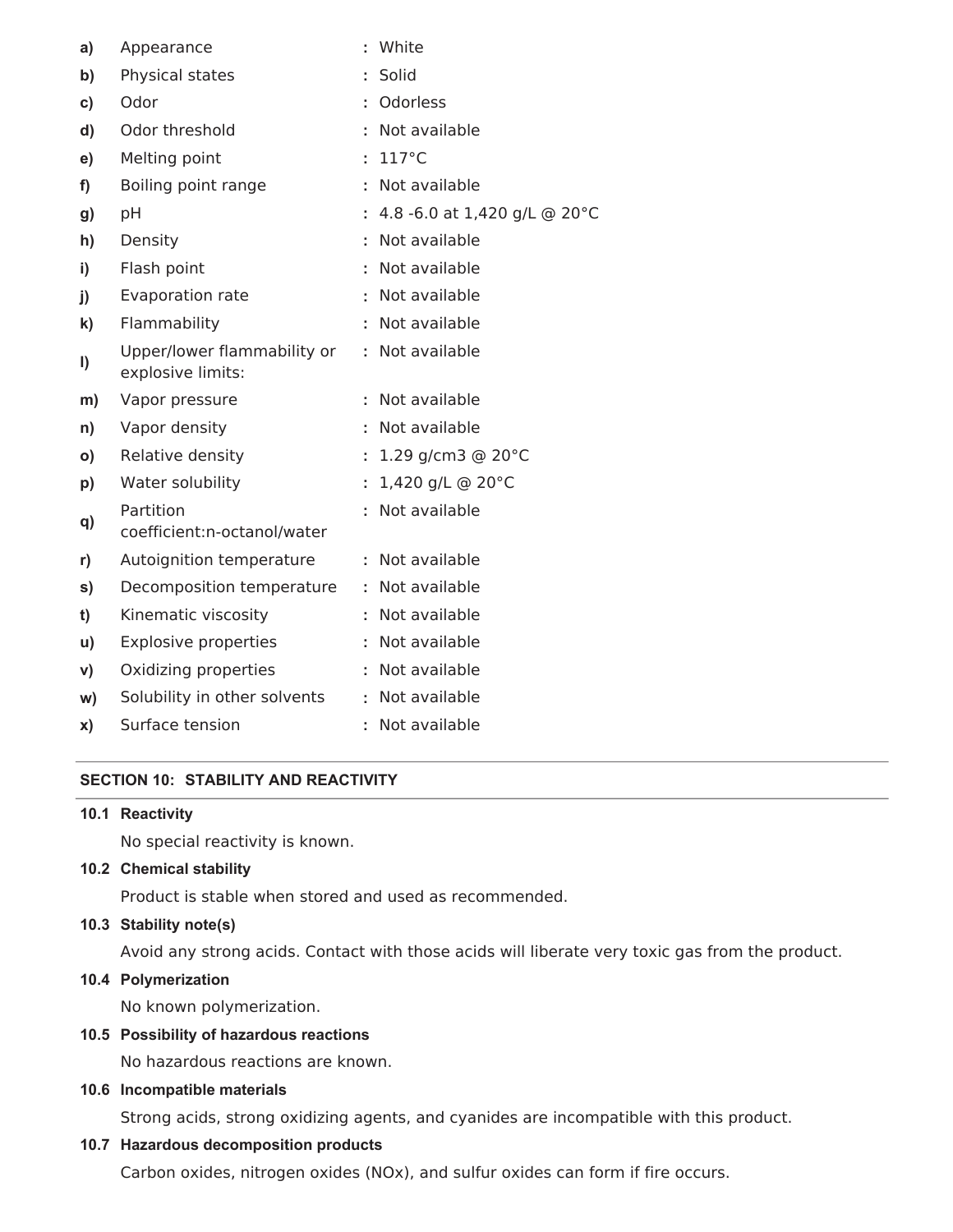### **SECTION 11: TOXICOLOGICAL INFORMATION**

| 11.1 Acute toxicity                          |                                                          |
|----------------------------------------------|----------------------------------------------------------|
| LD50 Oral                                    | : Rat - 593 mg/kg                                        |
|                                              |                                                          |
| LD50 Dermal                                  | : No toxicity data available.                            |
|                                              | LC50 Inhalation : No toxicity data available.            |
| 11.2 Skin corrosion/irritation               |                                                          |
| No skin/corrosion irritation data available. |                                                          |
| 11.3 Serious eye damage/eye irritation       |                                                          |
| No eye damage/irritation data available.     |                                                          |
| 11.4 Respiratory or skin sensitization       |                                                          |
| No sensitization data available.             |                                                          |
| 11.5 Germ cell mutagenicity                  |                                                          |
| No mutagenicity data available.              |                                                          |
| 11.6 Carcinogenicity                         |                                                          |
| <b>IARC</b>                                  | : Product and components are not regulated by the IARC.  |
|                                              |                                                          |
| <b>ACGIH</b>                                 | : Product and components are not regulated by the ACGIH. |
|                                              |                                                          |
| <b>NTP</b>                                   | : Product and components are not regulated by the NTP.   |
| <b>OSHA</b>                                  | : Product and components are not regulated by OSHA.      |
| 11.7 Reproductive toxicity                   |                                                          |
| No reproductive toxicity data available.     |                                                          |
|                                              | 11.8 Specific target organ toxicity - single exposure    |
| No specific organ toxicity data available.   |                                                          |
|                                              | 11.9 Specific target organ toxicity - repeated exposure  |
| No specific organ toxicity data available.   |                                                          |
| 11.10 Aspiration hazard                      |                                                          |
| No aspiration hazard data available.         |                                                          |
| <b>11.11 Additional Information</b>          |                                                          |
| RTECS: No RTECS data available.              |                                                          |
|                                              |                                                          |
|                                              |                                                          |

# **SECTION 12: ECOLOGICAL INFORMATION**

## **12.1 Toxicity**

No ecological toxicity data available.

## **12.2 Aquatic toxicity**

Species: Water Flea (Daphnia). Exposure: 48 hours. Results: EC50 42.4 mg/L.

## **12.3 Persistence and degradability**

No persistence/degradability data available.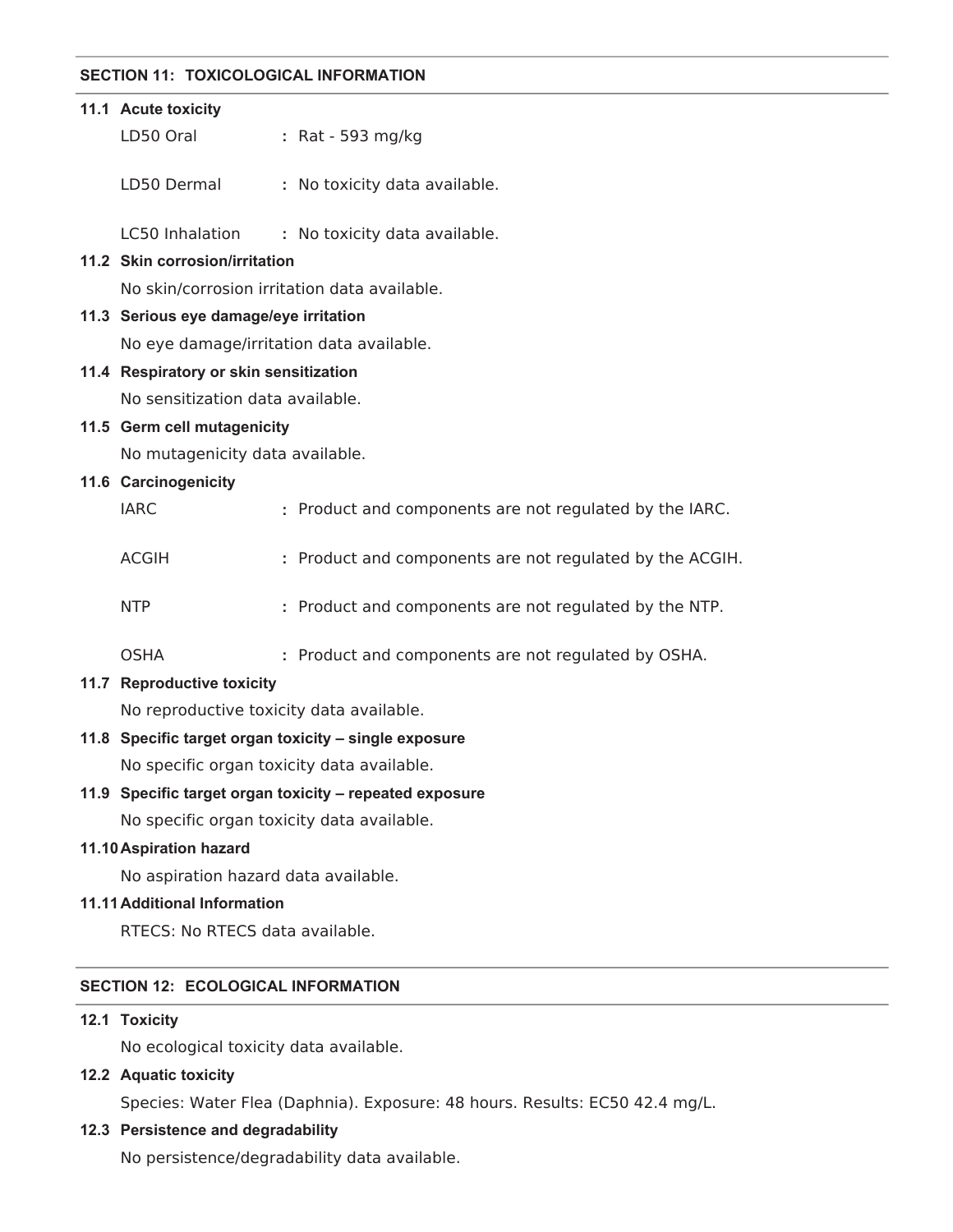#### **12.4 Bioaccumulative potential**

No bioaccumulation data available.

#### **12.5 Mobility in soil**

No soil mobility data available.

## **12.6 Results of PBT and vPvB assessment**

PBT/vPvB assessment not available as chemical safety assessment is not required/was not conducted.

### **12.7 Other adverse effect**

Harmful to aquatic life with long lasting effects.

## **SECTION 13: DISPOSAL CONSIDERATIONS**

## **13.1 Product**

Chemical waste generators must determine whether a discarded chemical is classified as a hazardous waste. Chemical waste generators must also consult and adhere to local, regional, and national hazardous waste regulations to ensure complete and accurate classification.

## **13.2 Packaging**

Packaging should be disposed of in the same manner as unused product.

### **13.3 Recommendation**

Disposal must be made according to official regulations.

## **SECTION 14: TRANSPORTATION INFORMATION**

## **14.1 DOT (US)**

UN#1759 Class: 8 Packing Group: III Proper Shipping Name: Corrosive solids, n.o.s (Guanidinium thiocyanate). Poison Inhalation Hazard: No

### **14.2 IMDG**

UN#1759 Class: 8 Packing Group: III EMS-No.: F-A, S-B Proper Shipping Name: Corrosive solids, n.o.s (Guanidinium thiocyanate).

## **14.3 IATA**

UN#1759 Class: 8 Packing Group: III Proper Shipping Name: Corrosive solids, n.o.s (Guanidinium thiocyanate).

## **SECTION 15: REGULATORY INFORMATION**

#### **15.1 SARA**